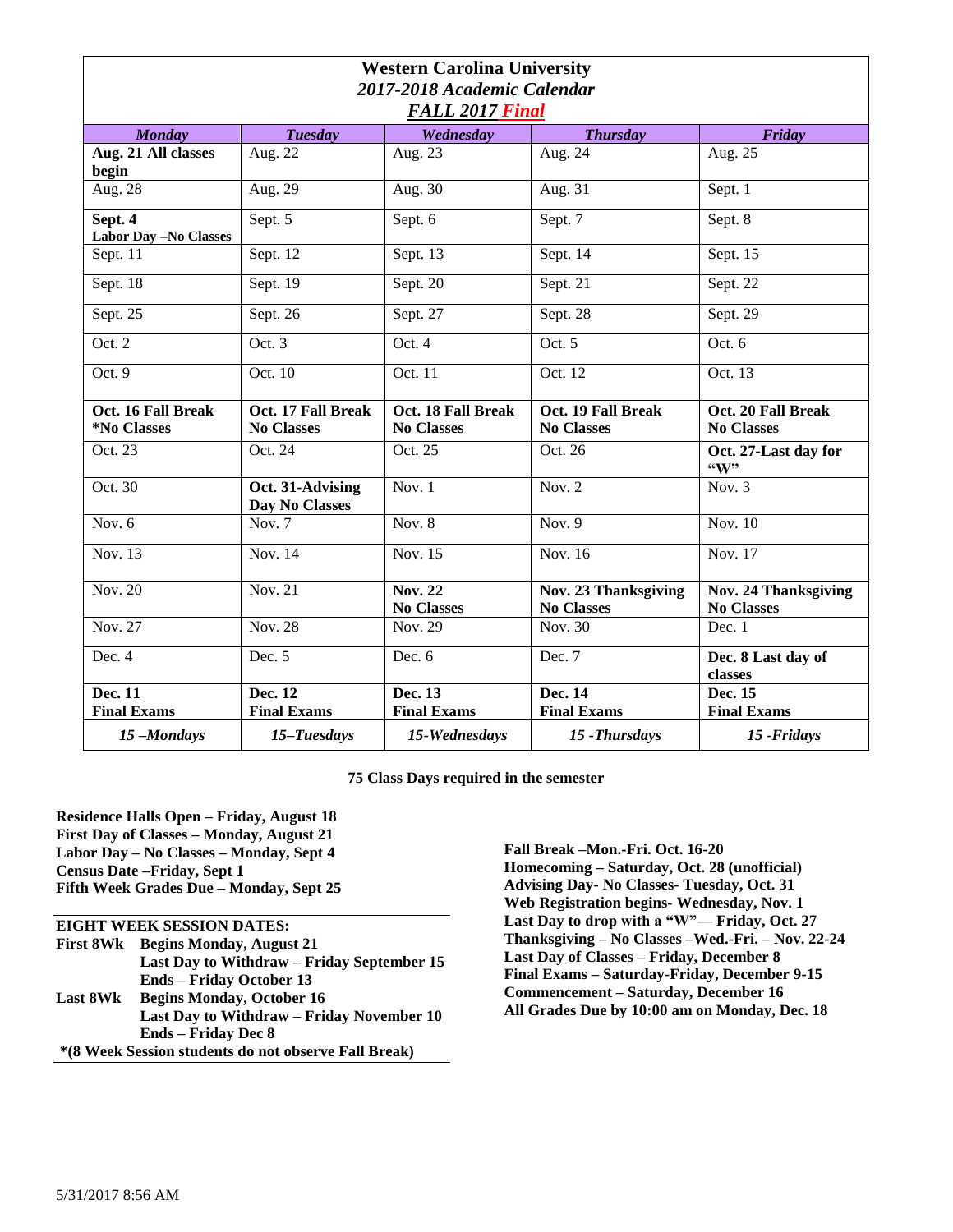| <b>Western Carolina University</b><br><b>Academic Calendar</b><br><b>SPRING 2018 Final</b> |                                                |                                                |                                                |                                                |
|--------------------------------------------------------------------------------------------|------------------------------------------------|------------------------------------------------|------------------------------------------------|------------------------------------------------|
| <b>Monday</b>                                                                              | <b>Tuesday</b>                                 | Wednesday                                      | <b>Thursday</b>                                | Friday                                         |
| Jan. 8                                                                                     | Jan. 9                                         | Jan.10                                         | Jan. 11 Orientation &<br><b>Registration</b>   | Jan. 12 Orientation<br>& Registration          |
| Jan. 15-<br><b>MLK Holiday</b>                                                             | Jan. 16 All classes<br>begin                   | Jan. 17                                        | Jan. 18                                        | Jan. 19                                        |
| Jan. 22                                                                                    | Jan. 23                                        | Jan. 24                                        | Jan. 25                                        | Jan. 26                                        |
| Jan. 29                                                                                    | Jan. 30                                        | Jan. 31                                        | Feb. 1                                         | Feb. 2                                         |
| Feb. 5                                                                                     | Feb. 6                                         | Feb. 7                                         | Feb. 8                                         | Feb. 9                                         |
| Feb. $12$                                                                                  | Feb. 13                                        | Feb. $14$                                      | Feb. 15                                        | Feb. 16                                        |
| Feb. 19                                                                                    | Feb. 20 Advising Day<br><b>No Classes</b>      | Feb. 21                                        | Feb. 22                                        | Feb. 23                                        |
| Feb. 26                                                                                    | Feb. 27                                        | Feb. 28                                        | Mar. 1                                         | Mar. 2                                         |
| <b>Mar.5-Spring Break</b><br>*No Classes                                                   | <b>Mar.6-Spring Break</b><br><b>No Classes</b> | <b>Mar.7-Spring Break</b><br><b>No Classes</b> | <b>Mar 8-Spring Break</b><br><b>No Classes</b> | <b>Mar.9-Spring Break</b><br><b>No Classes</b> |
| Mar. 12                                                                                    | Mar. 13                                        | Mar. 14                                        | Mar. 15                                        | Mar. 16                                        |
| Mar. $19$                                                                                  | Mar. 20                                        | Mar. 21                                        | Mar. 22                                        | Mar. 23 - Last Day<br>for "W"                  |
| Mar. 26                                                                                    | Mar. 27                                        | Mar. 28 No Classes                             | Mar. 29 No Classes                             | Mar. 30 No Classes                             |
| Apr. 2                                                                                     | Apr. $3$                                       | Apr. 4                                         | Apr. 5                                         | Apr. 6                                         |
| Apr. 9                                                                                     | Apr. $10$                                      | Apr. $11$                                      | Apr. 12                                        | Apr. $13$                                      |
| Apr. 16                                                                                    | Apr.17                                         | Apr. 18                                        | Apr. 19                                        | Apr. 20                                        |
| Apr. 23                                                                                    | Apr. 24                                        | Apr. 25                                        | Apr. 26                                        | Apr. 27                                        |
| Apr. 30                                                                                    | May 1                                          | May 2                                          | May 3                                          | May 4 Last day of<br>class                     |
| <b>May 7- Final Exams</b>                                                                  | <b>May 8- Final Exams</b>                      | <b>May 9- Final Exams</b>                      | <b>May 10- Final Exams</b>                     | May 11- Final<br><b>Exams</b>                  |
| 15-Mondays                                                                                 | 15-Tuesdays                                    | 15-Wednesdays                                  | 15-Thursdays                                   | 15-Fridays                                     |

**75 Class Days required in the semester**

**Residence Halls Open – Friday, January 12 Orientation – Thursday-Friday, January 11-12 First Day of Classes – Tuesday, January 16 Martin Luther King Holiday - Monday, January 15 Census Date- Monday, January 29 Fifth Week Grades Due – Monday, February 19**

## **EIGHT WEEK SESSION DATES:**

|                                                        | <b>First 8Wk</b> Begins Tuesday, January 16 |  |
|--------------------------------------------------------|---------------------------------------------|--|
|                                                        | Last Day for Withdraw – Friday February 9   |  |
|                                                        | <b>Ends</b> – Friday March 9                |  |
|                                                        | Last 8Wk Begins Monday, March 12            |  |
|                                                        | Last Day for Withdraw - Friday April 6      |  |
|                                                        | Ends – Friday May 4                         |  |
| *(8 Week Session students do not observe Spring Break) |                                             |  |

**Advising Day—No Classes—Tuesday, Feb. 20 Web Registration begins-Wednesday, Feb. 21 Spring Break –Monday-Friday, Mar. 5-9 Last Day to drop with a "W" – Friday, March 23 No Classes-Wednesday-Friday, Mar. 28-30 Last Day of Classes – Friday, May 4 Final Exams – Saturday-Friday, May 5-11 Commencement (graduate) – Friday, May 11 Commencement (undergraduate) – Sat., May 12 All Grades Due by 10:00 am on Monday, May 14**